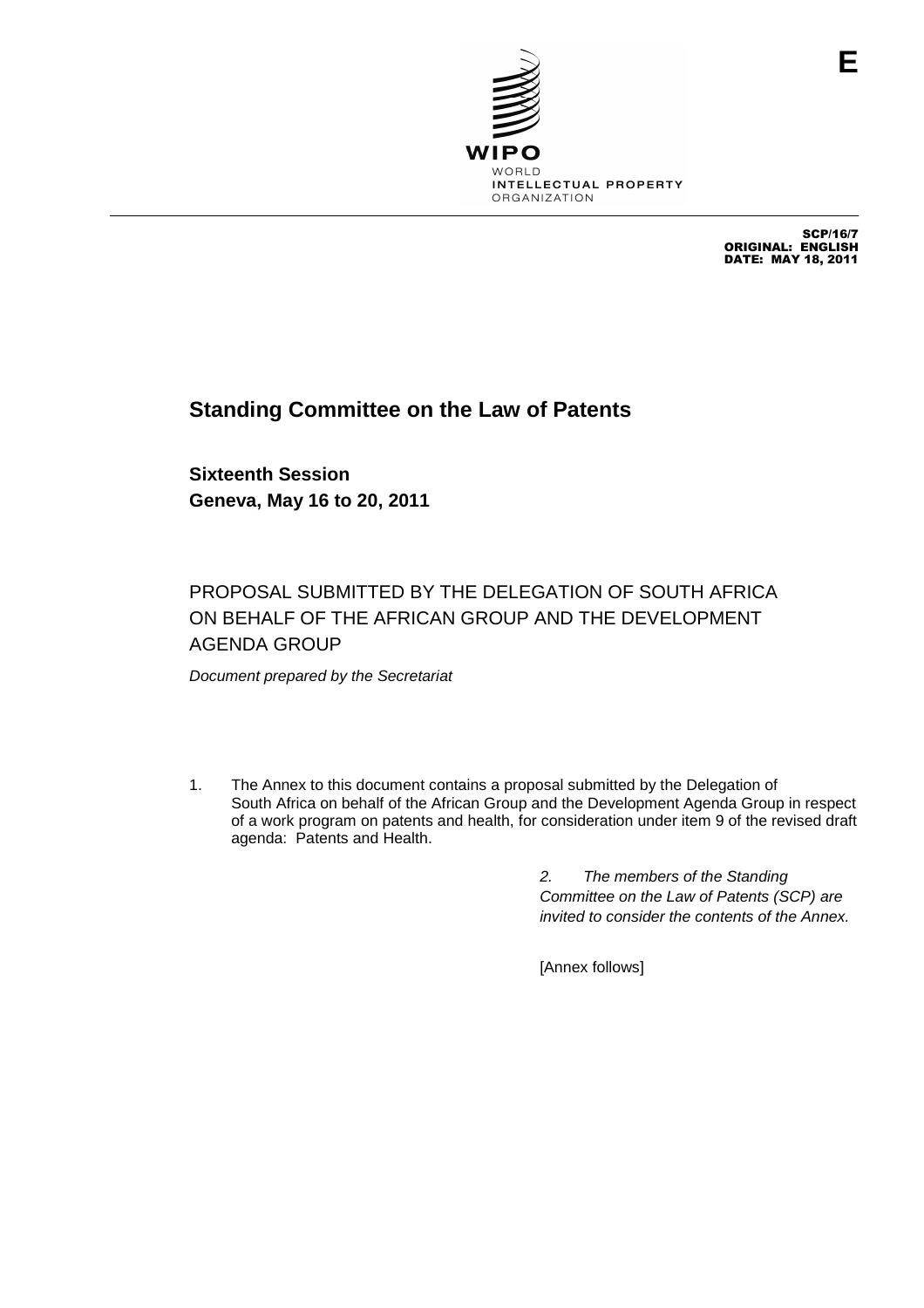#### **JOINT PROPOSAL BY THE AFRICAN GROUP AND THE DEVELOPMENT AGENDA GROUP SCP WORK PROGRAM ON PATENTS AND HEALTH SCP 16, 16-20 MAY 2011**

#### **Introduction**

1. At the 15<sup>th</sup> session of the Standing Committee on the Law of Patents (SCP) the African Group proposed that the Committee should undertake a work program on the topic "patents and health." The African Group and the Development Agenda Group are of the view that the patent system should be consistent with fundamental public policy priorities, and in particular the promotion and protection of public health.

## **Context**

- 2. The issue of patents and its impact on public health has been the subject of discussion in many fora. In 2003, the 56<sup>th</sup> World Health Assembly of the World Health Organization (WHO) had urged Member States "to reaffirm that public health interests are paramount in both pharmaceutical and health policies," and "to consider, whenever necessary, adapting national legislation in order to use to the full the flexibilities contained in the Agreement on Trade-Related Aspects of Intellectual Property Rights (TRIPS)." Furthermore, the 2001 Doha Ministerial Declaration on the TRIPS Agreement and Public Health affirmed, inter alia, that the TRIPS Agreement does not and should not prevent Members from taking measures to protect public health.
- 3. The WHO Global Strategy and Plan of Action (GSPOA) on Public Health, Innovation and Intellectual Property adopted in 2008 states that while international IP agreements contain flexibilities that could facilitate increased access to pharmaceutical products by developing countries, they may face obstacles in the use of flexibilities. Thus, there is a need to address this problem and remove obstacles faced by developing countries in making full use of the public health related flexibilities. The GSPOA also states that IPRs should not prevent Member States from taking measures to protect public health, and that international negotiations on issues relating to IPRs and health should be coherent in their approaches to the promotion of public health.
- 4. In order to protect public health, the flexibilities and safeguards contained and allowed by the TRIPS Agreement would need to be incorporated in the national legislation. There is equally the need to ensure that international commitments, including regional and bilateral arrangements, do not restrict these flexibilities and safeguards. Moreover, these safeguards and flexibilities have to be workable in practice, particularly with respect to ensuring access to medicine.
- 5. In this context, it will be pertinent for the Committee to discuss the issue of patents and health and draw up a work program that assists countries in adapting their patent regimes and make full use of the patent flexibilities. In this regard, the African Group and the Development Agenda Group are presenting the following work program.

#### **Work Program**

6. The proposed work program seeks to enhance the capacities of Member States, and particularly developing countries and least developed countries (LDCs), to adapt their patent regimes to make full use of the flexibilities available in the international patent system to promote public policy priorities related to public health. This work program is composed of three interlinked elements that are to be pursued simultaneously.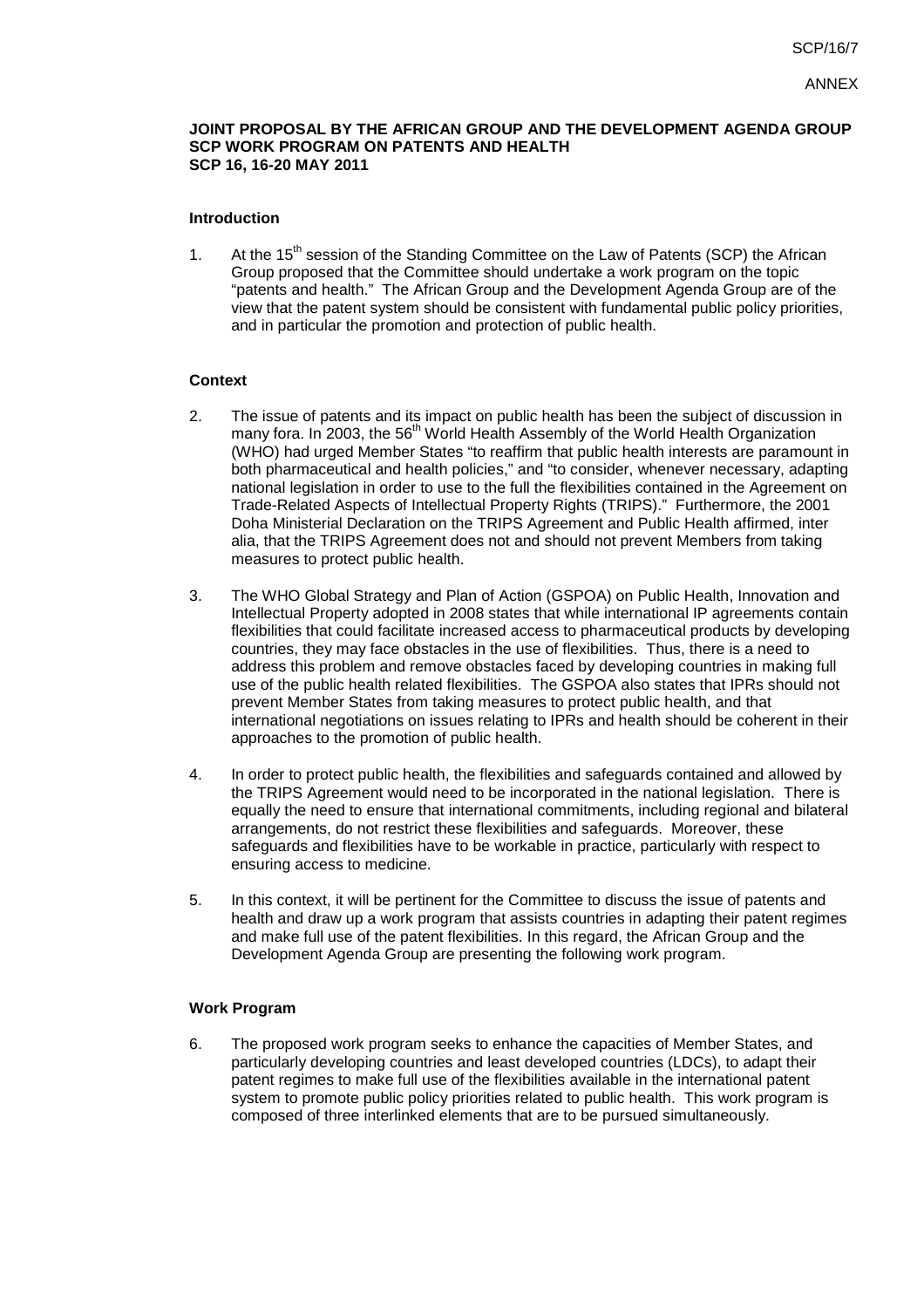7. These three elements are respectively: (i) the elaboration of studies to be commissioned by the WIPO Secretariat, following consultations with the Member States at the SCP, from renowned independent experts; (ii) information exchange among Member States and from leading experts in the field; and (iii) the provision of technical assistance to Member States, and particularly developing countries and least developed countries (LDCs), in relevant areas, and building upon work undertaken in the first two elements of the work program.

# **Element I – Studies**

- 8. Commission a framework study by leading independent experts to examine the challenges and constraints faced by developing countries and least developed countries (LDCs) in making full use of the public health related patent flexibilities both in the pre-grant and in the post-grant stage. This study should also include:
	- (a) A component on the law and practices with regard to compulsory and government use licenses in WIPO Member States. Such a study will also provide as detailed information as possible, as to Member States that have issued or that have attempted to issue compulsory and government use licenses, the details of the license issued, the challenges faced as well as the impact on public health. This should also include the provision of empirical data on the royalty rates set in each case.
	- (b) An examination on the extent to which countries use exhaustion of rights to allow parallel trade in medicine.
	- (c) An assessment of the benefits of mandatory disclosure of International Non-Proprietary Names (INNs) in the abstract or title of patent applications. This would enable an easier identification of the generic name of the medical product subject of the patent application.
	- (d) Conduct a cost-benefit analysis of the admissibility of Markush claims (broad patent claims that may apply to a broad range of compounds). It could be worthwhile to analyze whether such claims based merely on theoretical inference can be considered to satisfy the criteria for patentability.

# **Element II – Information Exchange**

- 9. Invite the UN Special Rapporteur on the Right to Health, Mr. Anand Grover, to the seventeenth session of the SCP, to present his report to the Human Rights Council on Intellectual Property Rights and Access to Medicines.
- 10. Organize during SCP 17 and 18, experience sharing sessions on countries' use of patent flexibilities for promoting public health objectives. The specific health related flexibilities to be discussed in those sessions should be determined in consultation with Member States.
- 11. Organize a technical workshop on state practice involving the compulsory licensing of medical technologies, including the application of TRIPS Articles 30, 31 and 44.
- 12. Develop a database on the patent status in WIPO Member States of relevant diagnostic tools and medicines for at least 10 non-communicable and communicable diseases. Such information will also include information on the availability of generic versions of the tools and medicines. The list of 10 non-communicable diseases and communicable diseases will be identified in consultation with Member States with the support of the WHO. The database will be useful in identifying the patent status of medicines for both communicable and non-communicable diseases and how access to these medicines can be better